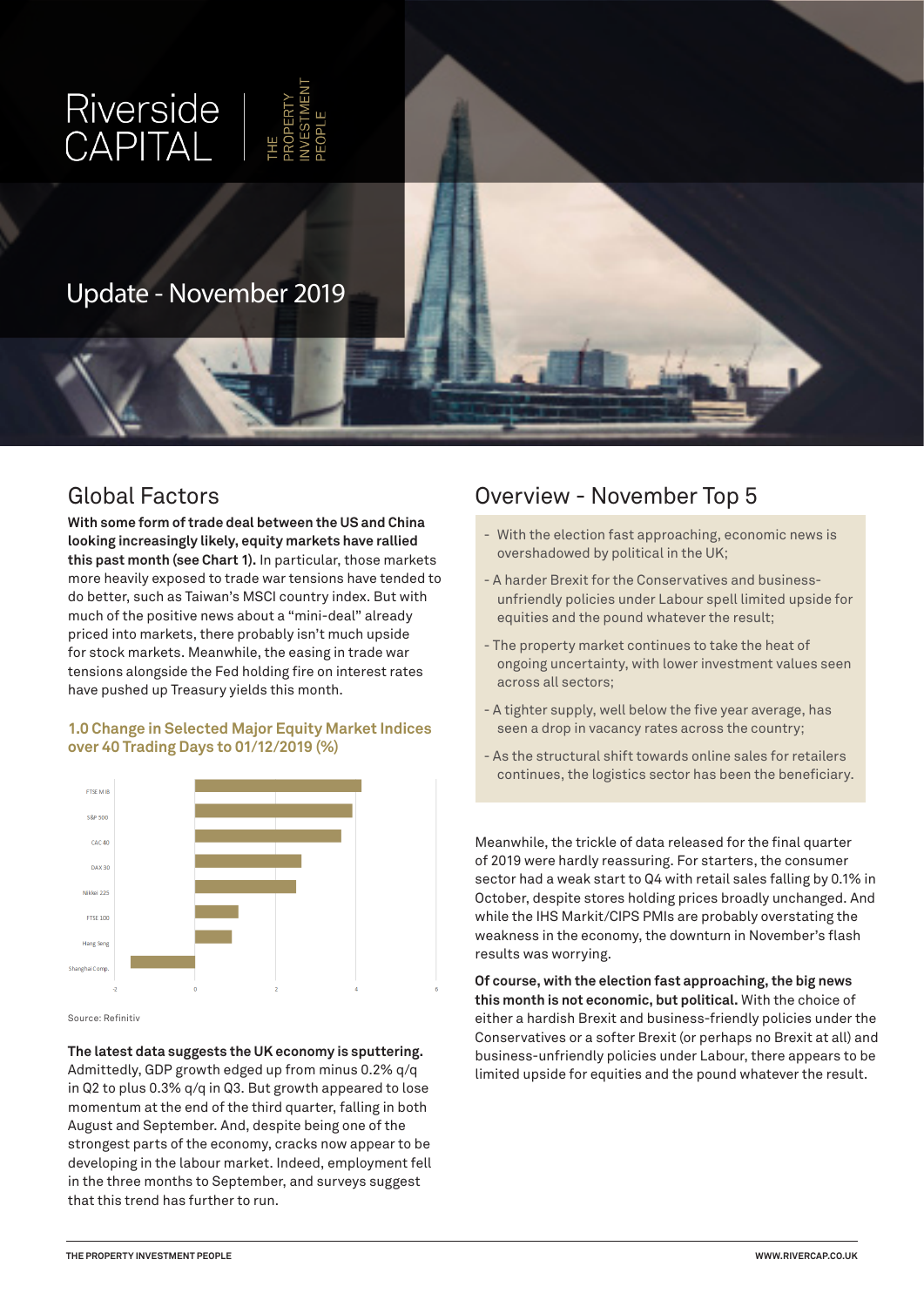# erside

**Turning to the euro-zone, while the region managed to narrowly avoid a recession in Q3, with growth a mere 0.1% on the quarter, recent economic data from the euro-zone make pretty gloomy reading.** Indeed, the small decline in November's euro-zone composite PMI is consistent with growth continuing to slow. And although the euro-zone manufacturing index improved slightly, it still suggested sizeable declines in output. What's more, there are signs that the malaise is seeping into the service sector, where firms' estimates of activity over the next 12 months point to a sharp slowdown.

**Finally, in the US, growth will probably slow in Q4. Indeed, there appears to be a much larger drag from inventories in the final quarter and the survey data suggest growth is set to slow.** But this may be the trough. Most of the downside risks appear to be fading, or at the very least don't seem to be deteriorating any further. Indeed, inventories are set to run down in a few months, a partial truce with China looks likely and global data are stabilising. And while the latest easing cycle appears to have paused, there are signs that the Fed's previous rate cuts are feeding through to stronger demand in the housing sector.

## Property Overview

**month)**

**The value of commercial property investment totalled £2.3bn in October, below its 12-month average of £3.3bn and also the £3.4bn total in September.** Lower investment values were seen across all sectors compared with the 12-month average (see Chart 2). Investment values are unlikely to recover much this year given ongoing uncertainty about the General Election and Brexit.

**3.0 Value of Investment Deals Completed (£bn per** 

 $1.5$  $2.0$  $12m$  avg.  $\Box$  Oct  $1.5$  $1<sub>0</sub>$  $1.0$  $0.5$  $0.5$  $0.0$  $0.0$ Office Retai Industrial Other Source: Property Archive, Colliers

**In the listed sector, British Land and LandSec suffered from exposure to the retail sector in their first half results.** They reported losses of 5.4% and 3.2% in the net asset value of their portfolio respectively due to declining values in their retail assets after numerous tenant insolvencies. (See Chart 3.)

**JUNE 2019 UPDATE NOVEMBER 2019 UPDATE**

#### **3.0 Retail Closures and Openings**



# London Property Market

**According to CBRE, take-up was subdued in the Central London office market at 0.7m sq. ft in October, which was below the 10-year average (see Chart 4).** As the supply of Central London offices increased by 4% m/m to 13.2m sq. ft. in October, this pushed the vacancy rate up to 4.2% from 4% in September.

**The Winter London Office Crane Survey by Deloitte Real Estate confirmed construction has weakened in 2019.** Just 1.8 million sq. ft. of new construction started in the six months to September and this was a little below the long-term average. The IHS Markit/CIPS commercial construction PMI, which was just 44.2 in October, down from 50.6 at the start of the year, suggests that construction starts will remain weak which should help prevent rents falling in Central London.

#### **3.0 Central London Office Take-Up (M Sq. Ft.)**